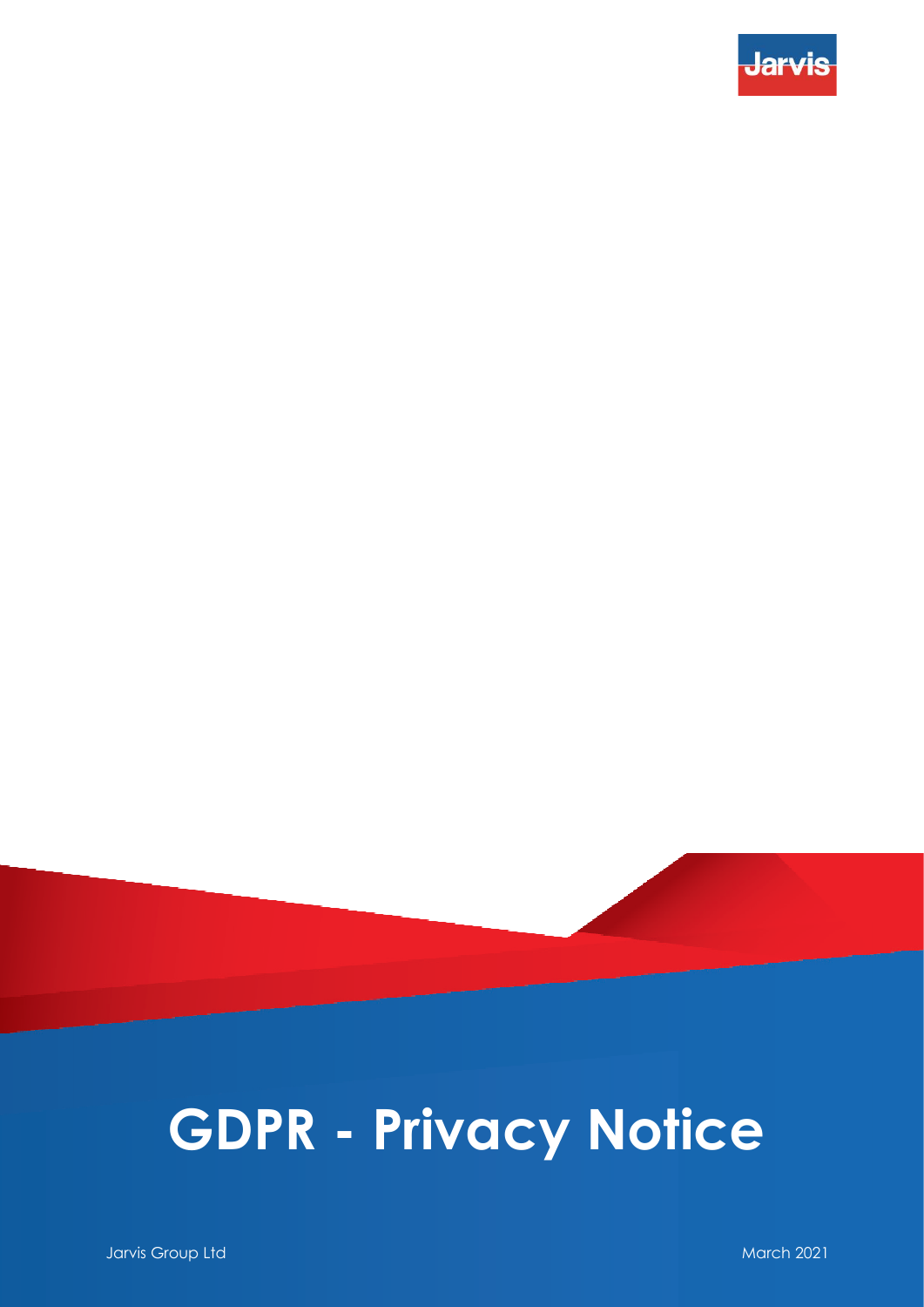

## **HOW YOUR INFORMATION WILL BE USED**

- 1. As your employer, the Company needs to keep and process information about you for normal employment purposes. The information we hold and process will be used for our management and administrative use only. We will keep and use it to enable us to run the business and manage our relationship with you effectively, lawfully and appropriately, during the recruitment process, whilst you are working for us, at the time when your employment ends and after you have left. This includes using information to enable us to comply with the employment contract, to comply with any legal requirements, pursue the legitimate interests of the Company and protect our legal position in the event of legal proceedings. If you do not provide this data, we may be unable in some circumstances to comply with our obligations and we will tell you about the implications of that decision.
- 2. As a company we may sometimes need to process your data to pursue our legitimate business interests, for example to prevent fraud, administrative purposes or reporting potential crimes. We will never process your data where these interests are overridden by your own interests.
- 3. Much of the information we hold will have been provided by you, but some may come from other internal sources, such as your manager, or in some cases, external sources, such as referees.
- 4. The sort of information we hold includes your application form and references, your contract of employment and any amendments to it; correspondence with or about you, for example letters to you about a pay rise or, at your request, a letter to your mortgage company confirming your salary; information needed for payroll, benefits and expenses purposes; contact and emergency contact details; records of holiday, sickness and other absence; information needed for equal opportunities monitoring policy; and records relating to your career history, such as training records, appraisals, other performance measures and, where appropriate, disciplinary and grievance records.
- 5. You will, of course, inevitably be referred to in many company documents and records that are produced by you and your colleagues in the course of carrying out your duties and the business of the company. You should refer to the Data Protection Policy which is available on the S Drive or in paper format from the HR Department.
- 6. Where necessary, we may keep information relating to your health, which could include reasons for absence and GP reports and notes. This information will be used in order to comply with our health and safety and occupational health obligations – to consider how your health affects your ability to do your job and whether any adjustments to your job might be appropriate. We will also need this data to administer and manage statutory and company sick pay, e.g. health insurance or life insurance policies.
- 7. Where we process special categories of information relating to your racial or ethnic origin, political opinions, religious and philosophical beliefs, trade union membership, biometric data or sexual orientation, we will always obtain your explicit consent to those activities unless this is not required by law or the information is required to protect your health in an emergency. Where we are processing data based on your consent, you have the right to withdraw that consent at any time.
- 8. In addition, we monitor computer (and telephone/mobile telephone) use, as detailed in our Computer/telephone/electronic communications/expenses policies, available on the S Drive.) (we also keep records of your hours of work by way of our timesheets).
- 9. Other than as mentioned below, we will only disclose information about you to third parties if we are legally obliged to do so or where we need to comply with our contractual duties to you, for instance we may need to pass on certain information to pension or health insurance schemes.